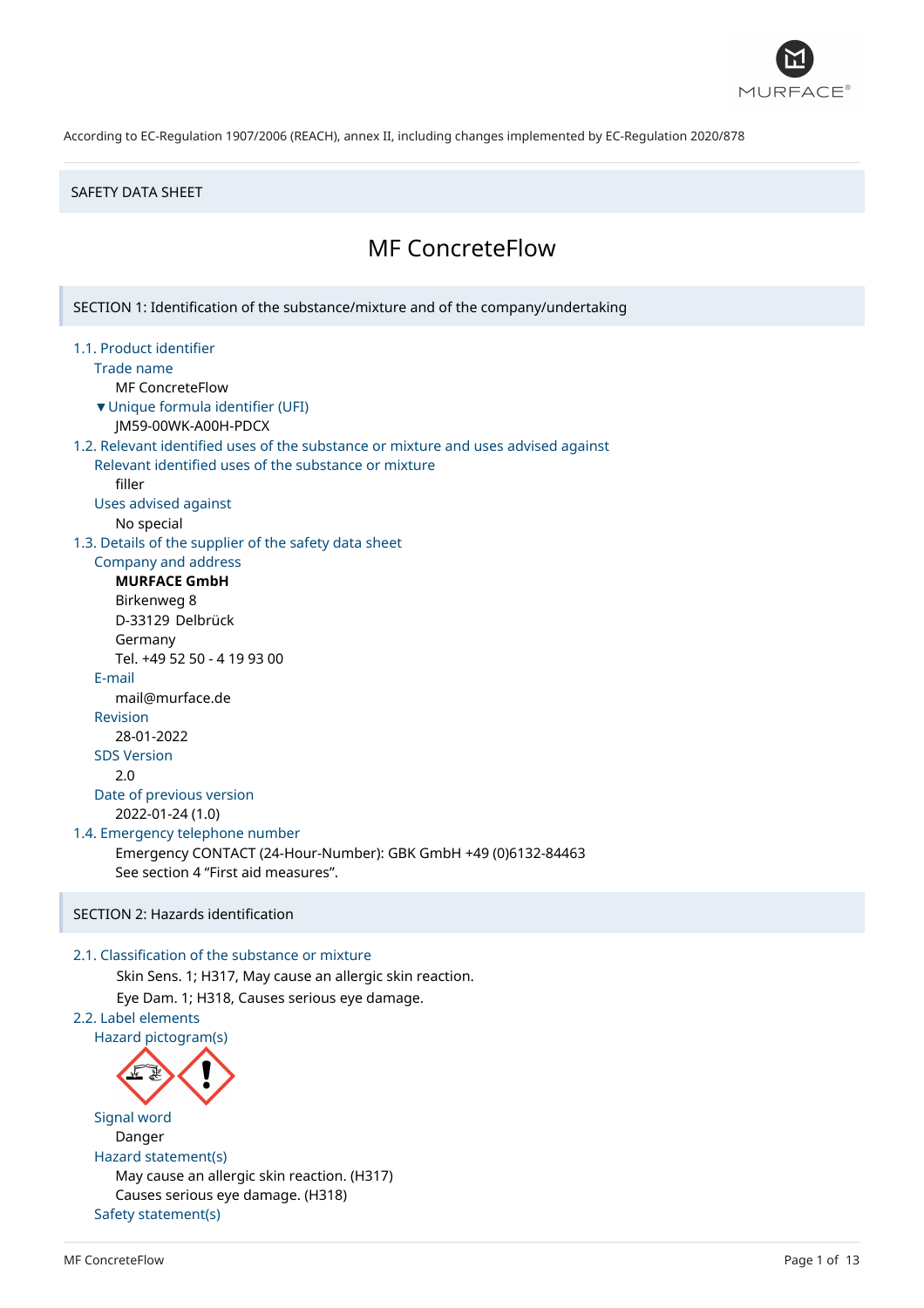

#### General -

### ▼Prevention

Contaminated work clothing should not be allowed out of the workplace. (P272) Avoid breathing dust. (P261)

Wear eye protection/protective clothing. (P280)

### ▼Response

Immediately call a POISON CENTER/doctor. (P310)

IF IN EYES: Rinse cautiously with water for several minutes. Remove contact lenses, if present and easy to do. Continue rinsing. (P305+P351+P338)

**Storage** 

### -

# Disposal

Dispose of contents/container to an approved waste disposal plant. (P501)

### Hazardous substances

Portland Cement

Calcium dihydroxide

# 2.3. Other hazards

Additional labelling

# Not applicable

### Additional warnings

The product contains quartz; working processes in which respirable quartz dust can be developed are covered by the EU cancer Regulation.

This mixture/product does not contain any substances considered to meet the criteria classifying them as PBT and/or vPvB.

### SECTION 3: Composition/information on ingredients

### 3.2. Mixtures

| Product/substance                        | Identifiers                                                      | % w/w                     | Classification                                                                    | Note  |
|------------------------------------------|------------------------------------------------------------------|---------------------------|-----------------------------------------------------------------------------------|-------|
| kristalline Kieselsäure (ø<br>$>10\mu$ ) | CAS No.: 14808-60-7<br>EC No.: 238-878-4<br>REACH:<br>Index No.: | $\geq$ 25 - < 50%         |                                                                                   |       |
| <b>Portland Cement</b>                   | CAS No.: 65997-15-1<br>EC No.: 266-043-4<br>REACH:<br>Index No.: | $\geq$ 2,5 % - <<br>4,99% | Skin Irrit. 2, H315<br>Skin Sens. 1B, H317<br>Eye Dam. 1, H318<br>STOT SE 3, H335 |       |
| Quartz (SiO2)                            | CAS No.: 14808-60-7<br>EC No.: 238-878-4<br>REACH:<br>Index No.: | ≥0,1 - <0,25%             | <b>STOT RE 1, H372</b>                                                            |       |
| Calcium dihydroxide                      | CAS No.: 1305-62-0                                               | $>= 0,05% - <$<br>0,1%    | Skin Irrit. 2, H315<br>Eye Dam. 1, H318                                           | $[1]$ |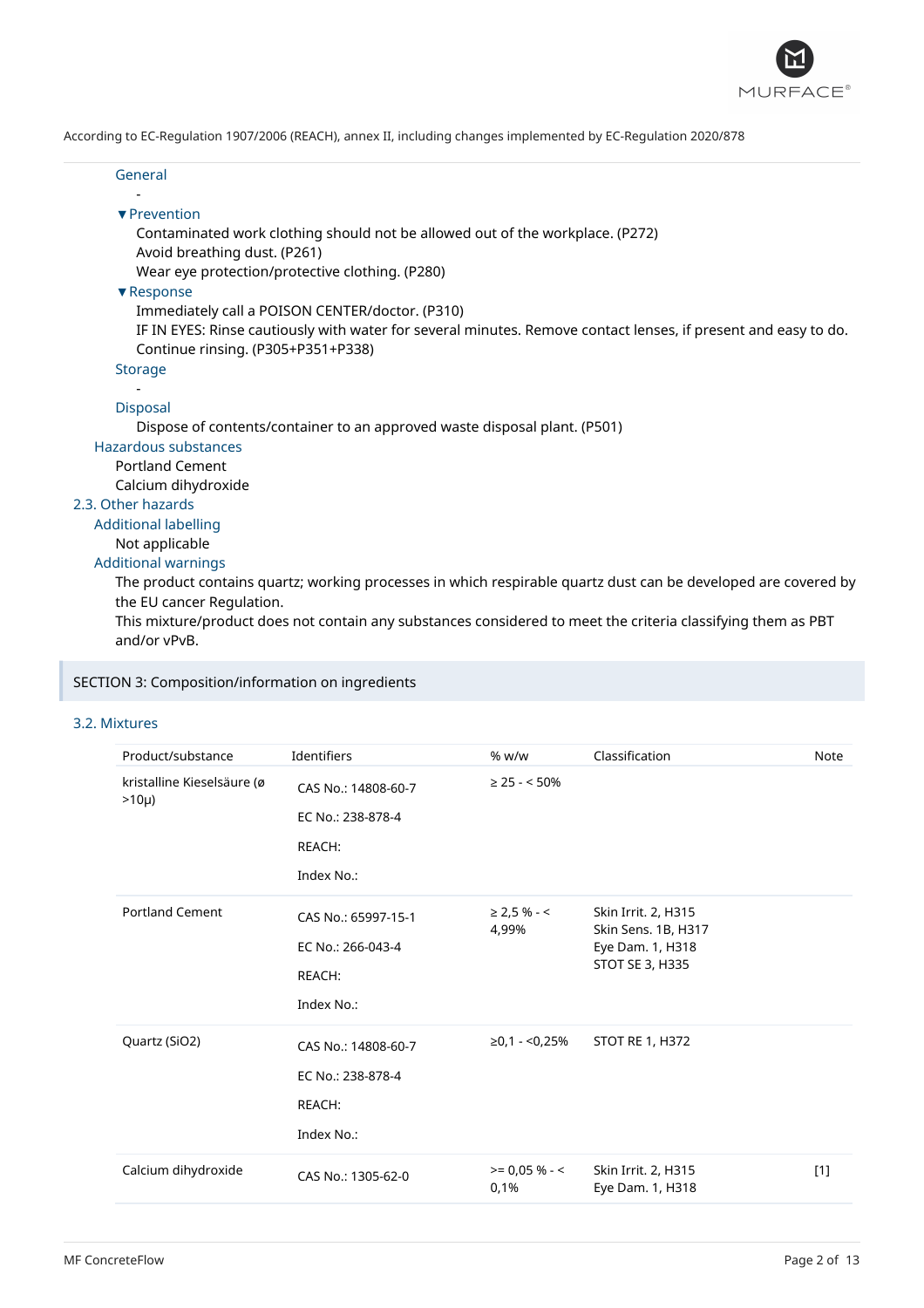

|               | EC No.: 215-137-3<br>REACH:<br>Index No.: |                                  | STOT SE 3, H335                                           |       |
|---------------|-------------------------------------------|----------------------------------|-----------------------------------------------------------|-------|
| vinyl acetate | CAS No.: 108-05-4<br>EC No.: 203-545-4    | $\ge$ = 0,00015 % -<br>< 0.0015% | Flam. Liq. 2, H225<br>Acute Tox. 4, H332<br>Carc. 2, H351 | $[1]$ |
|               | REACH:                                    |                                  | STOT SE 3, H335                                           |       |
|               | Index No.: 607-023-00-0                   |                                  |                                                           |       |

#### -----

See full text of H-phrases in section 16. Occupational exposure limits are listed in section 8, if these are available. Other information

[1] European occupational exposure limit

#### SECTION 4: First aid measures

#### 4.1. Description of first aid measures

### General information

In the case of accident: Contact a doctor or casualty department – take the label or this safety data sheet. Contact a doctor if in doubt about the injured person's condition or if the symptoms persist. Never give an unconscious person water or other drink.

#### Inhalation

Upon breathing difficulties or irritation of the respiratory tract: Bring the person into fresh air and stay with him/her.

#### Skin contact

IF ON SKIN: Wash with plenty of water and soap.

Remove contaminated clothing and shoes. Ensure to wash exposed skin thoroughly with water and soap. DO NOT use solvents or thinners.

If skin irritation occurs: Get medical advice/attention.

### Eye contact

Upon irritation of the eye: Remove contact lenses. Flush eyes with plenty of water or salt water (20-30°C) for at least 15 minutes and continue until irritation stops. Make sure you flush under the upper and lower eyelids. Seek medical assistance immediately and continue flushing during transport.

#### Ingestion

Provide plenty of water for the person to drink and stay with him/her. In case of malaise, seek medical advice immediately and bring the safety data sheet or label from the product. Do not induce vomiting, unless recommended by the doctor. Have the victim lean forward with head down to avoid inhalation of- or choking on vomited material.

### Burns

Not applicable

#### 4.2. Most important symptoms and effects, both acute and delayed

Sensitisation: This product contains substances, which may trigger allergic reaction upon dermal contact. Manifestation of allergic reactions typically takes place within 12-72 hours after exposure.

Irritation effects: This product contains substances, which may cause irritation upon exposure to skin, eyes or lungs. Exposure may result in an increased absorption potential of other hazardous substances at the area of exposure.

### 4.3. Indication of any immediate medical attention and special treatment needed

IF exposed or concerned:

Get immediate medical advice/attention.

If skin irritation or rash occurs: Get medical advice/attention.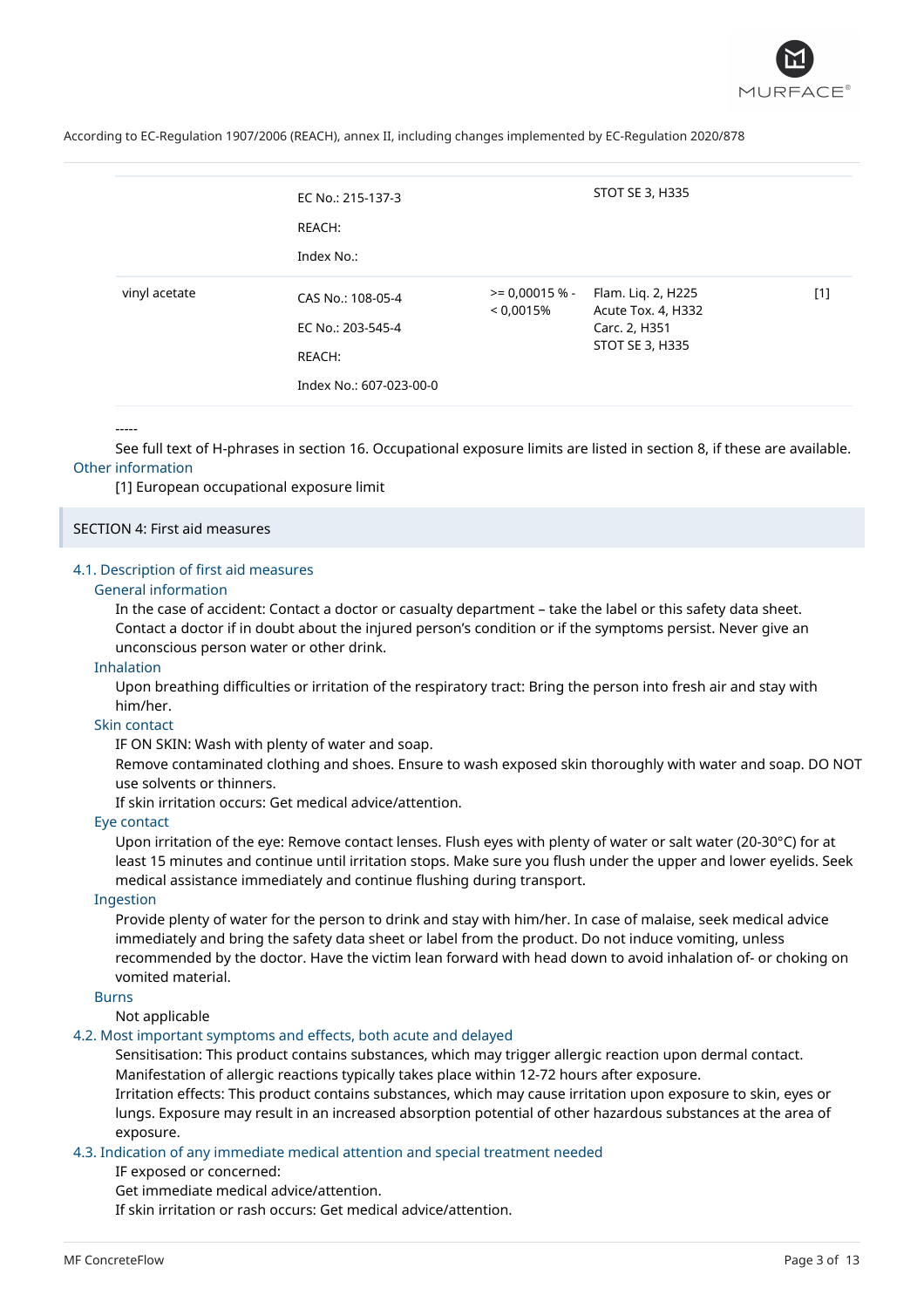

#### Information to medics

Bring this safety data sheet or the label from this product.

### SECTION 5: Firefighting measures

#### 5.1. Extinguishing media

Suitable extinguishing media: Alcohol-resistant foam, carbon dioxide, powder, water mist. Unsuitable extinguishing media: Waterjets should not be used, since they can spread the fire.

### 5.2. Special hazards arising from the substance or mixture

Fire will result in dense smoke. Exposure to combustion products may harm your health. Closed containers, which are exposed to fire, should be cooled with water. Do not allow fire-extinguishing water to enter the sewage system and nearby surface waters.

#### 5.3. Advice for firefighters

Wear self-contained breathing apparatus and protective clothing to prevent contact. Upon direct exposure contact The National Poisons Information Service (dial 111, 24 h service) in order to obtain further advice.

SECTION 6: Accidental release measures

### 6.1. Personal precautions, protective equipment and emergency procedures

Avoid direct contact with spilled substances.

### 6.2. Environmental precautions

Avoid discharge to lakes, streams, sewers, etc.

#### 6.3. Methods and material for containment and cleaning up

Collect spills carefully. Moist the material with water in order to prevent the formation and propagation of dust. To the extent possible cleaning is performed with normal cleaning agents. Avoid use of solvents.

#### 6.4. Reference to other sections

See section 13 on "Disposal considerations" in regard of handling of waste.

See section 8 "Exposure controls/personal protection" for protective measures.

### SECTION 7: Handling and storage

#### 7.1. Precautions for safe handling

Avoid direct contact with the product.

Smoking, drinking and consumption of food is not allowed in the work area.

See section 8 "Exposure controls/personal protection" for information on personal protection.

#### 7.2. Conditions for safe storage, including any incompatibilities

Containers that have been opened must be carefully resealed and kept upright to prevent leakage.

Powder trickling out onto the floor or onto other containers must be prevented.

# Recommended storage material

Keep only in original packaging.

#### Storage temperature

Room temperature 18 to 23°C (Storage on stock, 3 to 8°C)

#### Incompatible materials

Strong acids, strong bases, strong oxidizing agents, and strong reducing agents.

#### 7.3. Specific end use(s)

This product should only be used for applications quoted in section 1.2

### SECTION 8: Exposure controls/personal protection

### 8.1. Control parameters

Portland Cement Long term exposure limit (8 hours) (mg/m<sup>3</sup>): 10(inhalable)/4(respirable)

 $\overline{a}$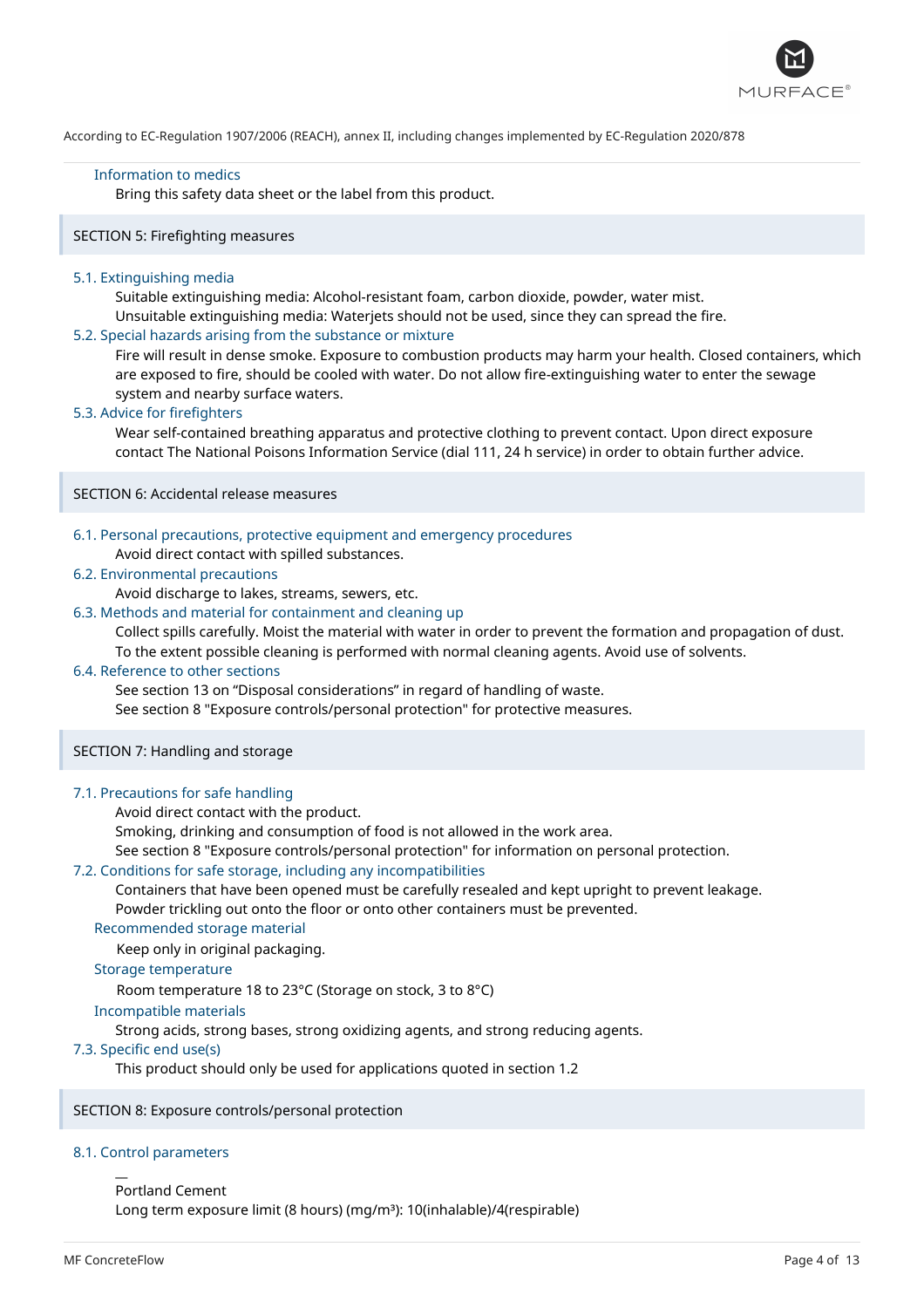

# Calcium dihydroxide

 $\overline{a}$ 

 $\overline{a}$ 

Long term exposure limit (8 hours) (mg/m<sup>3</sup>): 5(inhalable)/1(respirable) Short term exposure limit (15 minutes) (mg/m<sup>3</sup>): 4(respirable)

# vinyl acetate Long term exposure limit (8 hours) (ppm): 5 Long term exposure limit (8 hours) (mg/m<sup>3</sup>): 17,6 Short term exposure limit (15 minutes) (ppm): 10 Short term exposure limit (15 minutes) (mg/m<sup>3</sup>): 35,2

The Control of Substances Hazardous to Health Regulations 2002. SI 2002/2677 The Stationery Office 2002. EH40/2005 Workplace exposure limits (Fourth Edition 2020).

### DNEL

|             | Product/substance<br><b>DNEL</b><br>Route of exposure | vinyl acetate<br>0,42 mg/kg<br>Dermal   |
|-------------|-------------------------------------------------------|-----------------------------------------|
|             | Duration                                              | Long term - Systemic effects - Workers  |
|             | Product/substance                                     | vinyl acetate                           |
|             | <b>DNEL</b>                                           | 35,2 map1                               |
|             | Route of exposure                                     | Inhalation                              |
|             | Duration                                              | Short term - Systemic effects - Workers |
|             | Product/substance                                     | vinyl acetate                           |
|             | <b>DNEL</b>                                           | 17,6 map1                               |
|             | Route of exposure                                     | Inhalation                              |
|             | Duration                                              | Long term - Systemic effects - Workers  |
|             | Product/substance                                     | vinyl acetate                           |
|             | <b>DNEL</b>                                           | 17,6 map1                               |
|             | Route of exposure                                     | Inhalation                              |
|             | Duration                                              | Long term - Local effects - Workers     |
|             | Product/substance                                     | vinyl acetate                           |
|             | <b>DNEL</b>                                           | 35,2 map1                               |
|             | Route of exposure                                     | Inhalation                              |
|             | Duration                                              | Short term - Local effects - Workers    |
| <b>PNEC</b> |                                                       |                                         |
|             |                                                       |                                         |
|             | Product/substance                                     | Calcium dihydroxide                     |
|             | <b>PNEC</b>                                           | 0,0035 mg/kg                            |
|             | Route of exposure                                     | Soil                                    |
|             | Duration of Exposure                                  |                                         |
|             | Product/substance                                     | Calcium dihydroxide                     |
|             | <b>PNEC</b>                                           | 0,0067                                  |
|             | Route of exposure<br>Duration of Exposure             | Marine water sediment                   |
|             | Product/substance                                     | Calcium dihydroxide                     |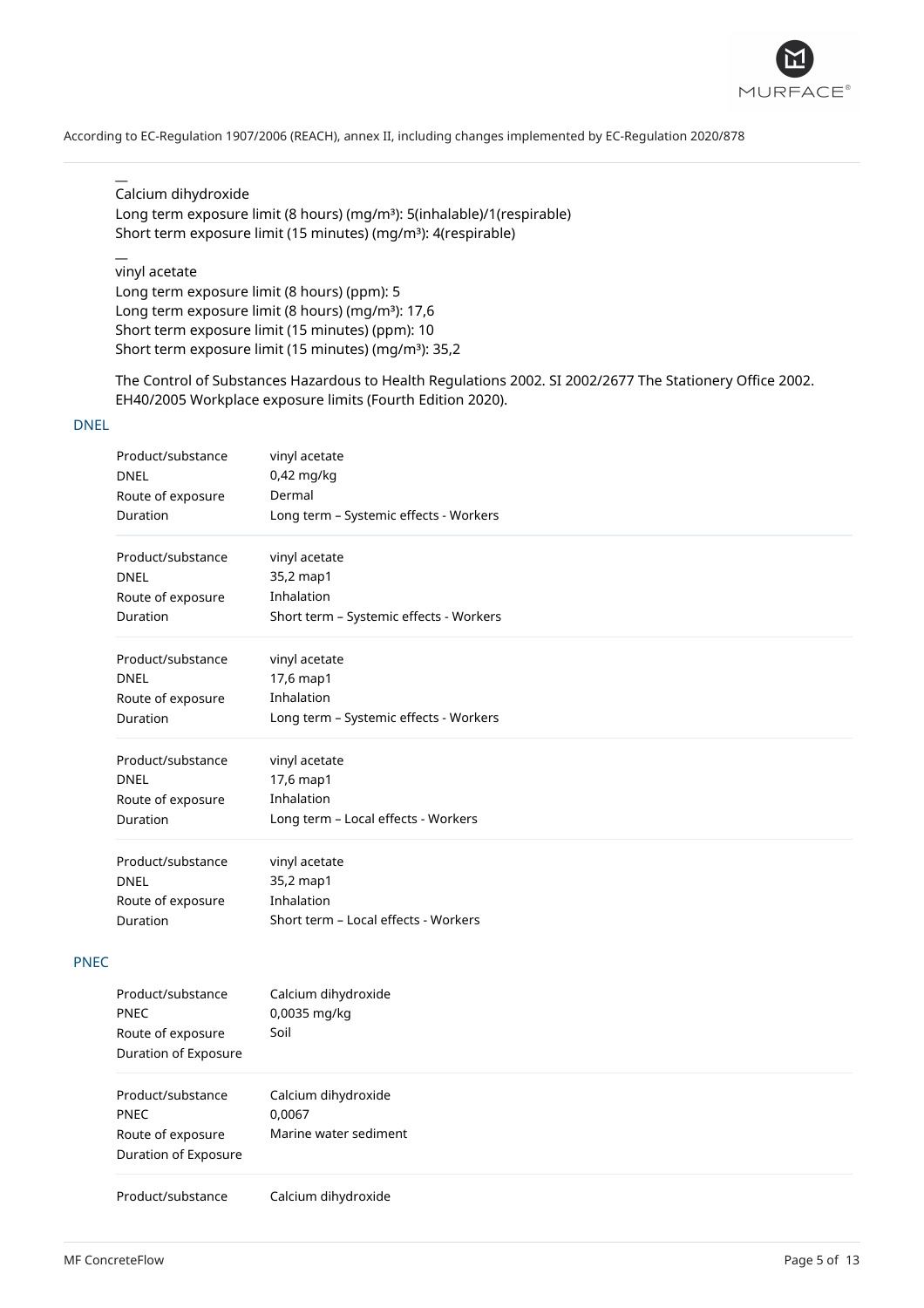

| <b>PNEC</b><br>Route of exposure<br>Duration of Exposure                      | 0,067 mg/kg<br>Freshwater sediment                     |
|-------------------------------------------------------------------------------|--------------------------------------------------------|
| Product/substance<br><b>PNEC</b><br>Route of exposure<br>Duration of Exposure | Calcium dihydroxide<br>0,0016 mg/L<br>Marine water     |
| Product/substance<br><b>PNEC</b><br>Route of exposure<br>Duration of Exposure | Calcium dihydroxide<br>0,016 mg/L<br>Freshwater        |
| Product/substance<br><b>PNEC</b><br>Route of exposure<br>Duration of Exposure | vinyl acetate<br>0,016 mg/L<br>Freshwater              |
| Product/substance<br><b>PNEC</b><br>Route of exposure<br>Duration of Exposure | vinyl acetate<br>0,0016 mg/L<br>Marine water           |
| Product/substance<br><b>PNEC</b><br>Route of exposure<br>Duration of Exposure | vinyl acetate<br>0,126 mg/kg<br>MAP2                   |
| Product/substance<br><b>PNEC</b><br>Route of exposure<br>Duration of Exposure | vinyl acetate<br>0,0067 mg/kg<br>Marine water sediment |
| Product/substance<br><b>PNEC</b><br>Route of exposure<br>Duration of Exposure | vinyl acetate<br>0,0035 mg/kg<br>Soil                  |
| Product/substance<br>PNEC<br>Route of exposure<br>Duration of Exposure        | vinyl acetate<br>0,067 mg/kg<br>Freshwater sediment    |

### 8.2. Exposure controls

Compliance with the given occupational exposure limits values should be controlled on a regular basis. General recommendations

If possible, avoid working processes where respiratory quartz dust may be developed.

Smoking, drinking and consumption of food is not allowed in the work area.

### Exposure scenarios

There are no exposure scenarios implemented for this product. Exposure limits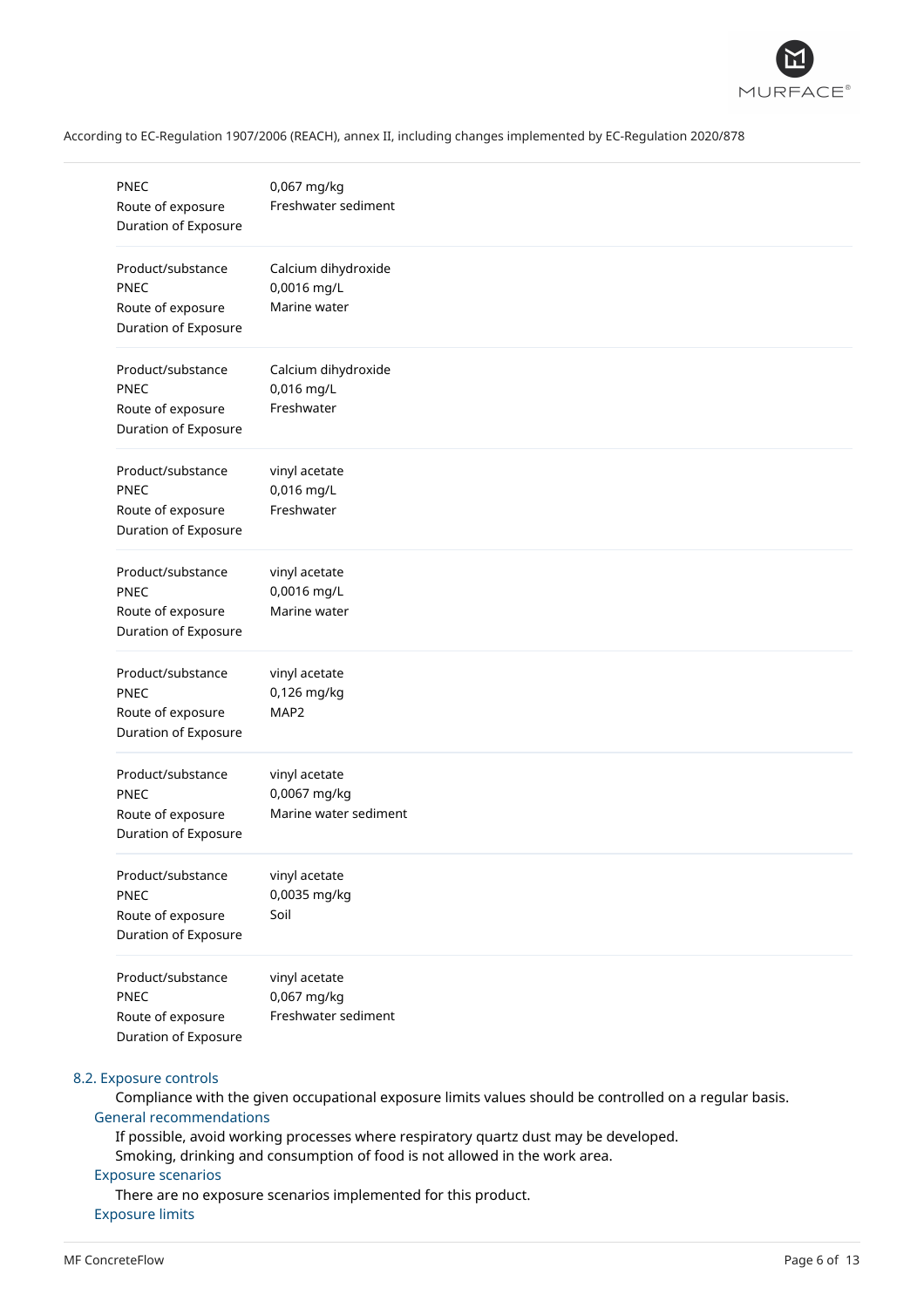

Professional users are subjected to the legally set maximum concentrations for occupational exposure. See occupational hygiene limit values above.

#### Appropriate technical measures

In connection with work processes in which respirable quartz dust can be developed e.g. when cutting and drilling in concrete, extracted air must not be recycled according to EU Cancer Regulation.

#### Hygiene measures

In between use of the product and at the end of the working day all exposed areas of the body must be washed thoroughly. Always wash hands, forearms and face.

#### Measures to avoid environmental exposure

### No specific requirements

Individual protection measures, such as personal protective equipment

#### ▼Generally

Use only CE marked protective equipment. No specific requirements

### Respiratory Equipment

| Type                                 | Class | Colour | <b>Standards</b> |
|--------------------------------------|-------|--------|------------------|
| No special when used as<br>intended. |       |        |                  |
|                                      |       |        |                  |

### Skin protection

| Recommended                                 | Type/Category | <b>Standards</b> |               |
|---------------------------------------------|---------------|------------------|---------------|
| Dedicated work clothing -<br>should be worn |               | -                | $\frac{1}{2}$ |

#### Hand protection

| Material                              | Glove thickness (mm) | Breakthrough time (min.) | Standards |
|---------------------------------------|----------------------|--------------------------|-----------|
| No special when used as -<br>intended |                      | -                        |           |

### Eye protection

| Type           | <b>Standards</b> |                |
|----------------|------------------|----------------|
| Safety glasses | EN166            | <b>Section</b> |

#### SECTION 9: Physical and chemical properties

#### 9.1. Information on basic physical and chemical properties

Physical state Powder Colour Various colours Odour / Odour threshold Characteristic pH 12 ▼ Density (g/cm<sup>3</sup>) 1.5 Kinematic viscosity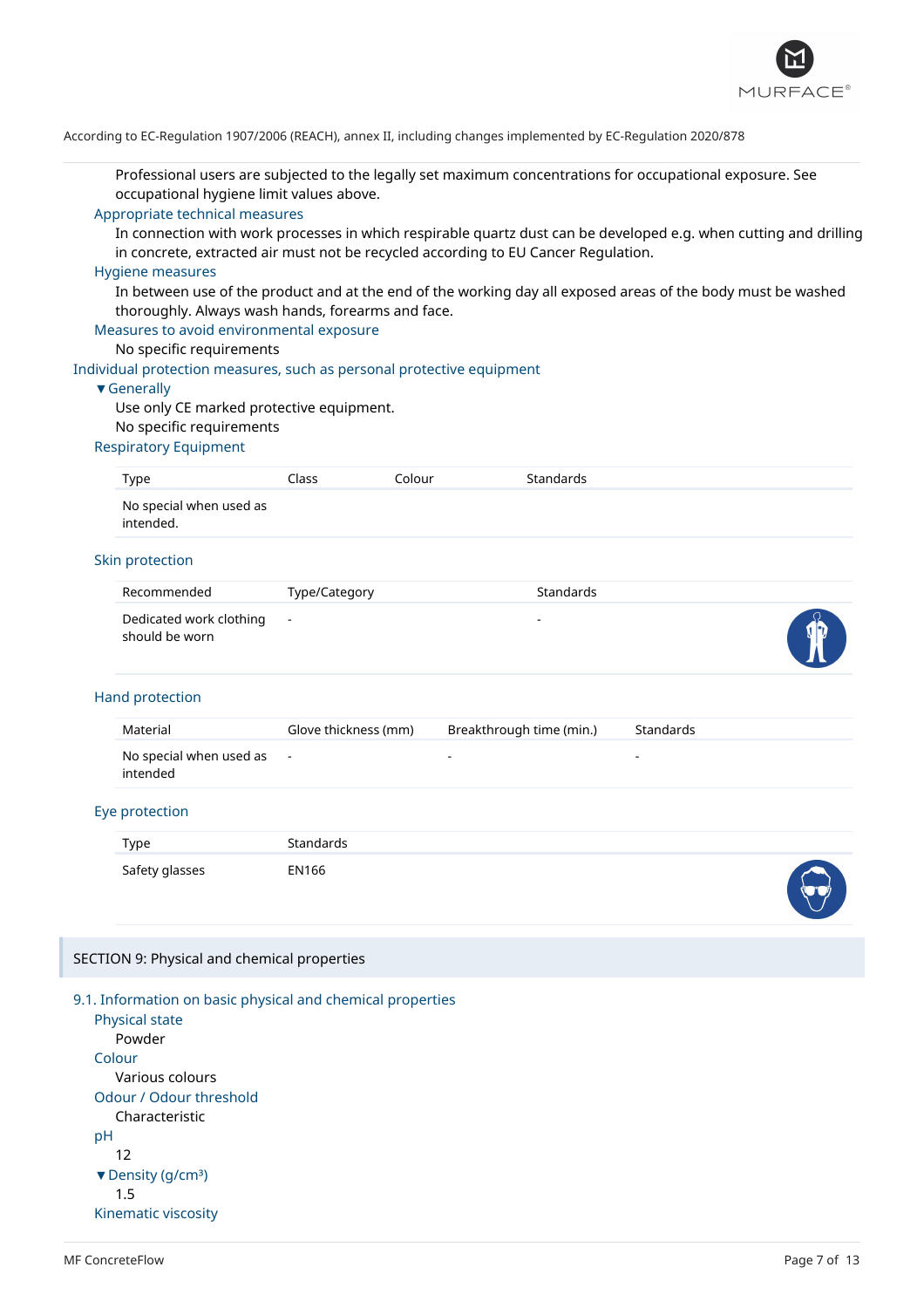

Does not apply to solids. Particle characteristics Testing not relevant or not possible due to nature of the product. Phase changes Melting point/Freezing point (°C) Testing not relevant or not possible due to nature of the product. Softening point/range (waxes and pastes) (°C) Does not apply to solids. Boiling point (°C) Does not apply to solids. Vapour pressure Testing not relevant or not possible due to nature of the product. Relative vapour density Does not apply to solids. Decomposition temperature (°C) Testing not relevant or not possible due to nature of the product. Data on fire and explosion hazards Flash point (°C) Does not apply to solids. Ignition (°C) Testing not relevant or not possible due to nature of the product. Auto flammability (°C) Testing not relevant or not possible due to nature of the product. Lower and upper explosion limit (% v/v) Does not apply to solids. **Solubility** Solubility in water Soluble n-octanol/water coefficient Testing not relevant or not possible due to nature of the product. Solubility in fat (g/L) Testing not relevant or not possible due to nature of the product. 9.2. Other information Other physical and chemical parameters No data available SECTION 10: Stability and reactivity 10.1. Reactivity No data available 10.2. Chemical stability The product is stable under the conditions, noted in section 7 "Handling and storage". 10.3. Possibility of hazardous reactions No special 10.4. Conditions to avoid No special 10.5. Incompatible materials

Strong acids, strong bases, strong oxidizing agents, and strong reducing agents.

#### 10.6. Hazardous decomposition products

The product is not degraded when used as specified in section 1.

SECTION 11: Toxicological information

11.1. Information on hazard classes as defined in Regulation (EC) No 1272/2008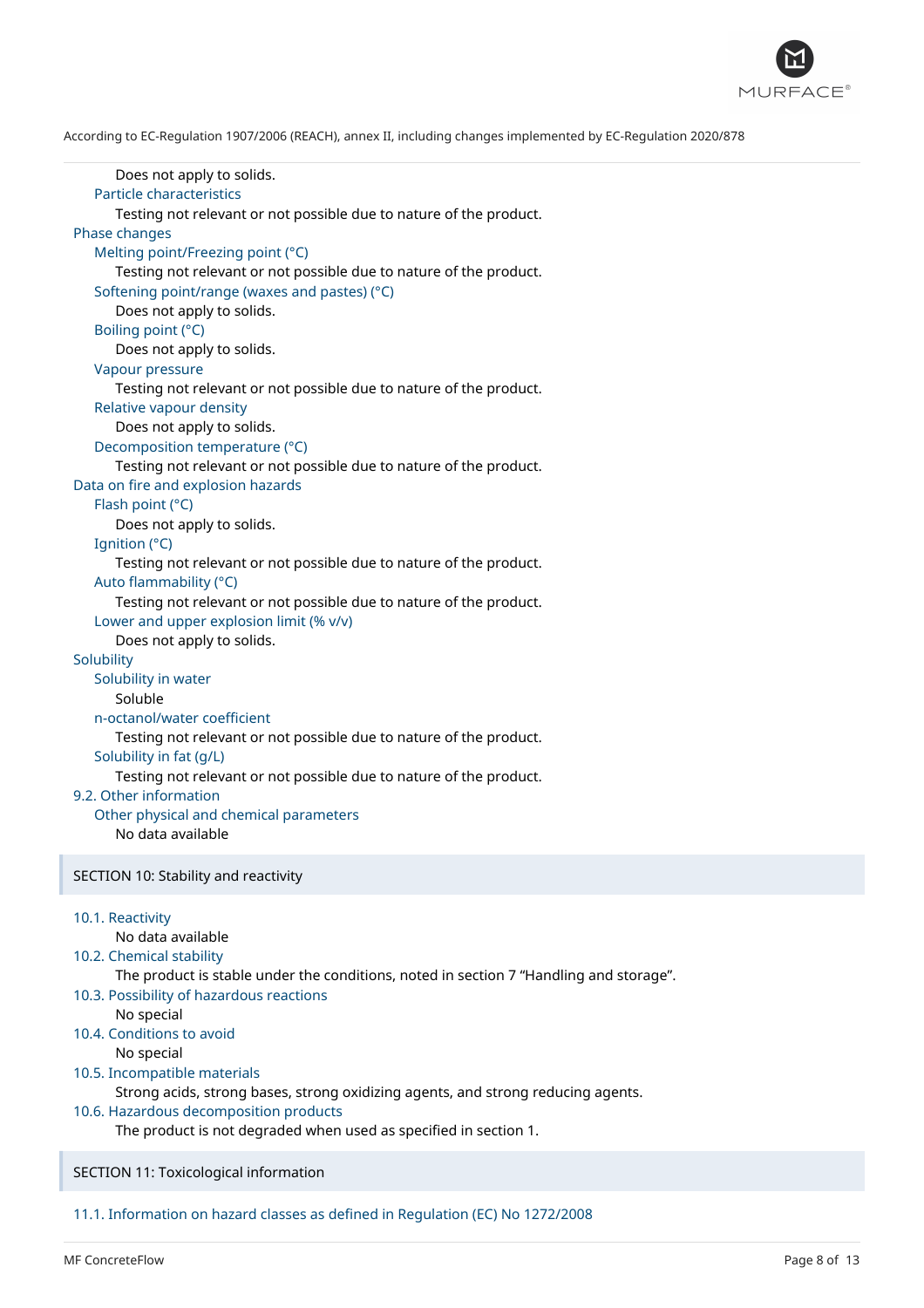

# Acute toxicity

| Product/substance                                           | vinyl acetate                                                                                                   |
|-------------------------------------------------------------|-----------------------------------------------------------------------------------------------------------------|
| Test method                                                 |                                                                                                                 |
| Species                                                     | Rat                                                                                                             |
| Route of exposure                                           | Oral                                                                                                            |
| Test                                                        | LD50                                                                                                            |
| Result                                                      | 3500 mg/kg                                                                                                      |
| Other information                                           |                                                                                                                 |
| Product/substance<br>Test method                            | vinyl acetate                                                                                                   |
| Species                                                     | Rabbit                                                                                                          |
| Route of exposure                                           | Dermal                                                                                                          |
| Test                                                        | LD50                                                                                                            |
| Result                                                      | 7440 mg/kg                                                                                                      |
| Other information                                           |                                                                                                                 |
| Product/substance                                           | vinyl acetate                                                                                                   |
| Test method                                                 |                                                                                                                 |
| Species                                                     | Rat                                                                                                             |
| Route of exposure                                           | Inhalation                                                                                                      |
| Test                                                        | <b>LC50</b>                                                                                                     |
| Result                                                      | 15,8 mg/L                                                                                                       |
| Other information                                           |                                                                                                                 |
| Serious eye damage/irritation<br>Causes serious eye damage. | Based on available data, the classification criteria are not met.                                               |
| <b>Respiratory sensitisation</b>                            |                                                                                                                 |
|                                                             | Based on available data, the classification criteria are not met.                                               |
| Skin sensitisation                                          |                                                                                                                 |
| May cause an allergic skin reaction.                        |                                                                                                                 |
| Germ cell mutagenicity                                      | Based on available data, the classification criteria are not met.                                               |
| Carcinogenicity                                             |                                                                                                                 |
|                                                             | Based on available data, the classification criteria are not met.                                               |
| Reproductive toxicity                                       |                                                                                                                 |
|                                                             | Based on available data, the classification criteria are not met.                                               |
| STOT-single exposure                                        |                                                                                                                 |
|                                                             | Based on available data, the classification criteria are not met.                                               |
| STOT-repeated exposure                                      |                                                                                                                 |
|                                                             | Based on available data, the classification criteria are not met.                                               |
| <b>Aspiration hazard</b>                                    |                                                                                                                 |
| 11.2. Information on other hazards                          | Based on available data, the classification criteria are not met.                                               |
| Long term effects                                           |                                                                                                                 |
|                                                             | Irritation effects: This product contains substances, which may cause irritation upon exposure to skin, eyes or |
|                                                             | lungs. Exposure may result in an increased absorption potential of other hazardous substances at the area of    |
| exposure.                                                   |                                                                                                                 |
| <b>Endocrine disrupting properties</b>                      |                                                                                                                 |
| No special                                                  |                                                                                                                 |

Other information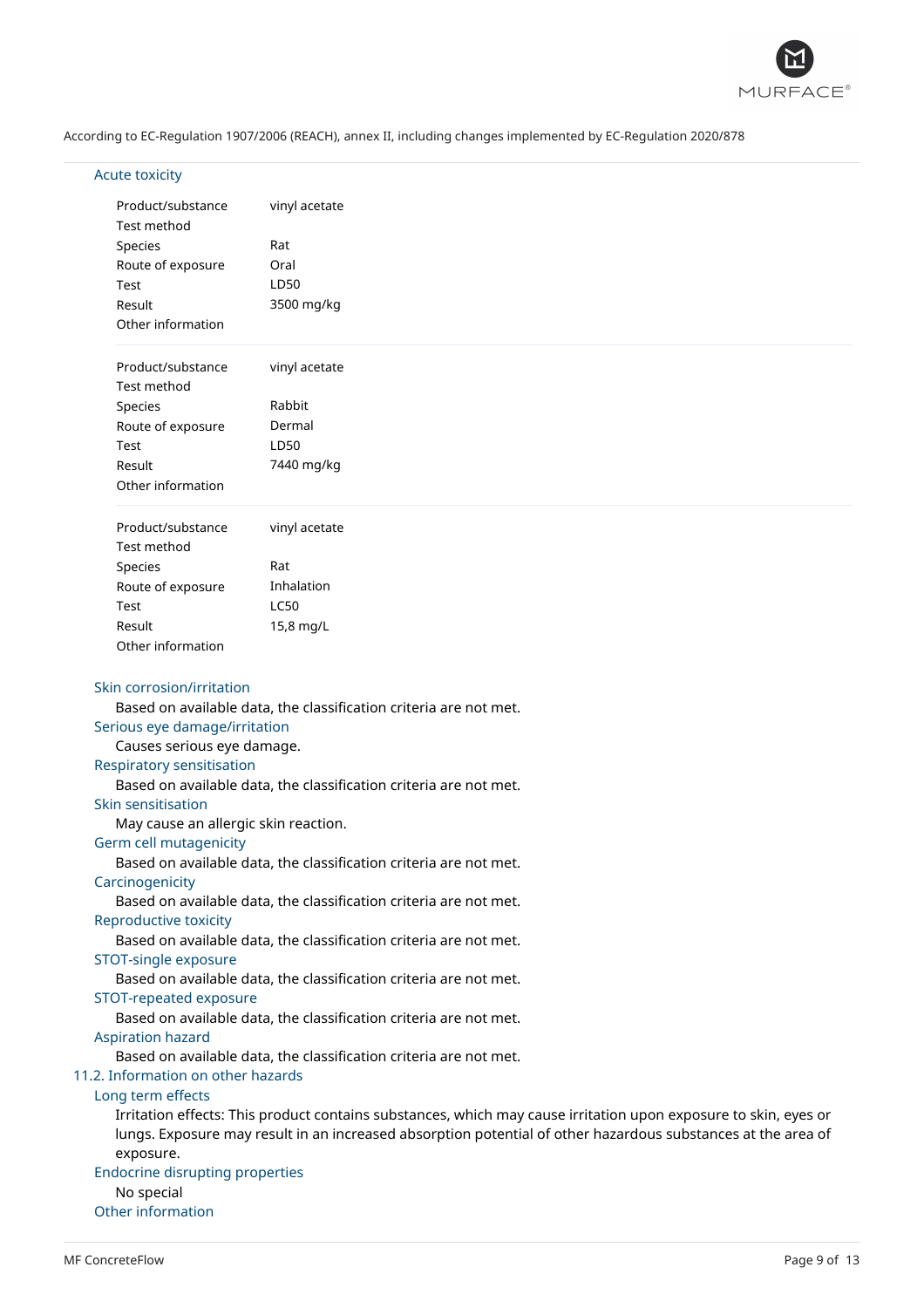

# vinyl acetate has been classified by IARC as a group 2B carcinogen.

# SECTION 12: Ecological information

# 12.1. Toxicity

| Product/substance | Calcium dihydroxide |
|-------------------|---------------------|
| Test method       |                     |
| Species           | Fish                |
| Compartment       |                     |
| Duration          | 28 days             |
| Test              | <b>NOEC</b>         |
| Result            | 0,16 mg/L           |
| Other information |                     |
| Product/substance | Calcium dihydroxide |
| Test method       |                     |
| Species           | Algae               |
| Compartment       |                     |
| Duration          | 72 hours            |
| Test              | <b>LC50</b>         |
| Result            | 12,7 mg/L           |
| Other information |                     |
|                   |                     |
| Product/substance | Calcium dihydroxide |
| Test method       |                     |
| Species           | Daphnia             |
| Compartment       |                     |
| Duration          | 48 hours            |
| Test              | <b>EC50</b>         |
| Result            | 12,6 mg/L           |
| Other information |                     |
| Product/substance | Calcium dihydroxide |
| Test method       |                     |
| Species           | Daphnia             |
| Compartment       |                     |
| Duration          | 21 days             |
| Test              | <b>NOEC</b>         |
| Result            | 0,317 mg/L          |
| Other information |                     |
| Product/substance | vinyl acetate       |
| Test method       |                     |
| Species           | Daphnia             |
| Compartment       |                     |
| Duration          | 21 days             |
| Test              | <b>NOEC</b>         |
| Result            |                     |
|                   | 0,317 mg/L          |
| Other information |                     |
| Product/substance | vinyl acetate       |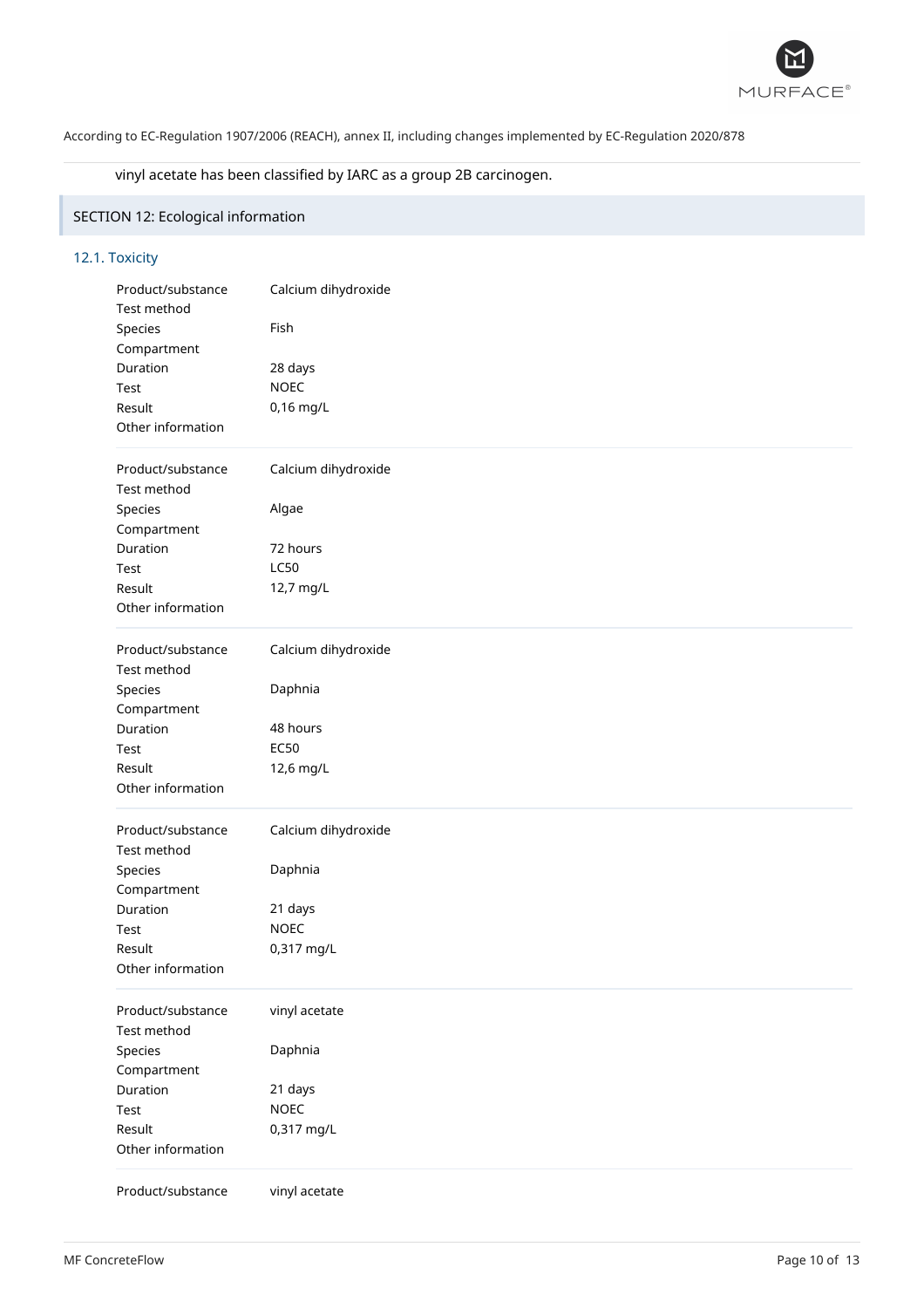

# No data available

# 12.5. Results of PBT and vPvB assessment

This mixture/product does not contain any substances considered to meet the criteria classifying them as PBT and/or vPvB.

- 12.6. Endocrine disrupting properties No special
- 12.7. Other adverse effects No special

SECTION 13: Disposal considerations

### 13.1. Waste treatment methods

Product is not covered by regulations on dangerous waste. Dispose of contents/container to an approved waste disposal plant. Regulation (EU) No 1357/2014 of 18 December 2014 on waste.

# ▼EWC code

17 01 01 Concrete

### Specific labelling

Not applicable

# Contaminated packing

Packaging containing residues of the product must be disposed of similarly to the product.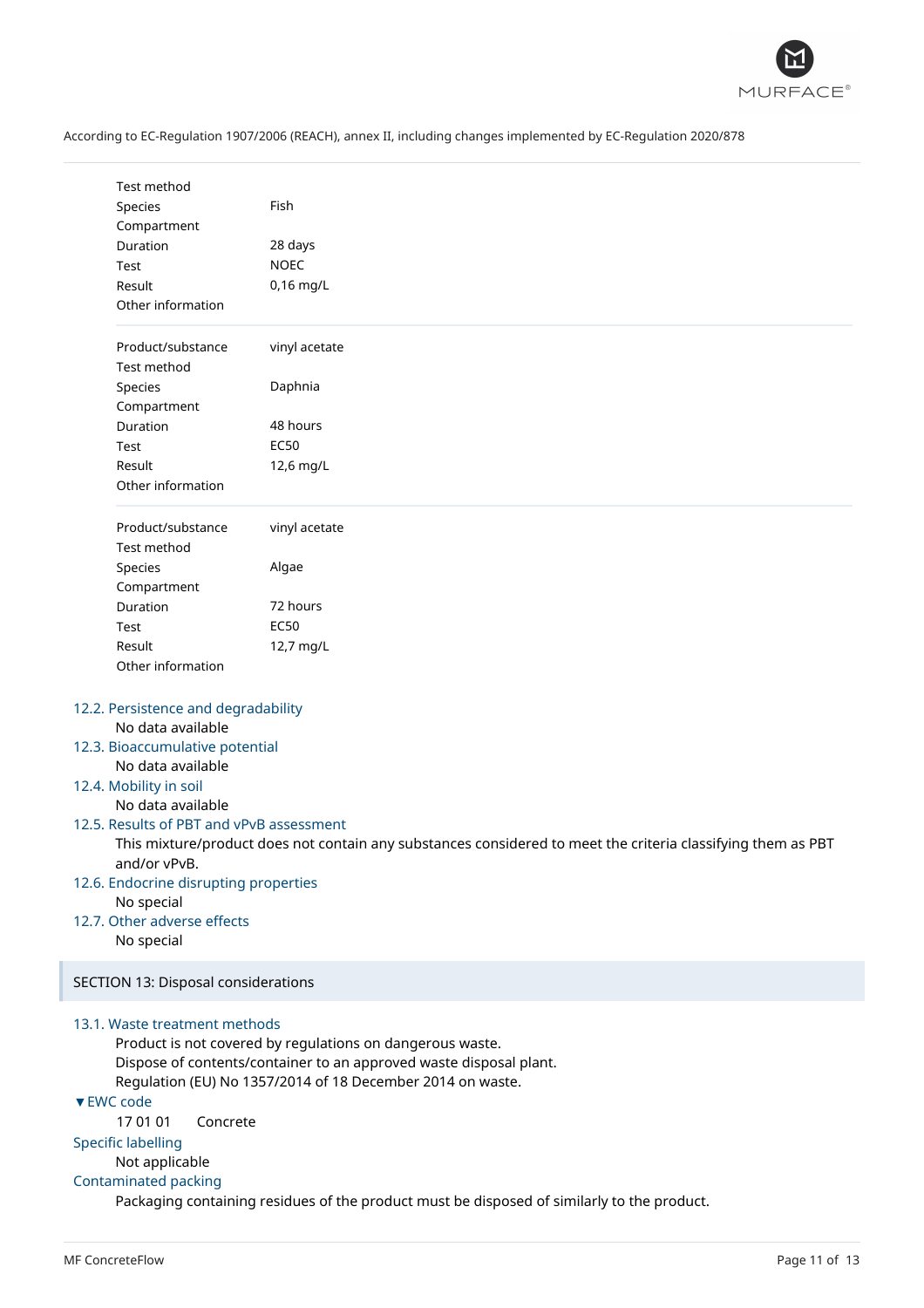

#### SECTION 14: Transport information

14.1. - 14.4. Not dangerous goods according to ADR, IATA and IMDG. ADR/RID Not applicable IMDG Not applicable MARINE POLLUTANT  $N<sub>0</sub>$ IATA Not applicable 14.5. Environmental hazards Not applicable 14.6. Special precautions for user Not applicable 14.7. Maritime transport in bulk according to IMO instruments No data available SECTION 15: Regulatory information 15.1. Safety, health and environmental regulations/legislation specific for the substance or mixture Restrictions for application Restricted to professional users. People under the age of 18 shall not be exposed to this product. Demands for specific education No specific requirements SEVESO - Categories / dangerous substances Not applicable Additional information Not applicable Sources

The Management of Health and Safety at Work Regulations 1999

Regulation (EU) No 1357/2014 of 18 December 2014 on waste.

CLP Regulation (EC) No 1272/2008, as retained and amended in UK law.

EC-Regulation 1907/2006 (REACH), as amended by UK REACH Regulations SI 2019/758

15.2. Chemical safety assessment

No

SECTION 16: Other information

#### Full text of H-phrases as mentioned in section 3

- H225, Highly flammable liquid and vapour.
- H315, Causes skin irritation.
- H317, May cause an allergic skin reaction.
- H318, Causes serious eye damage.
- H332, Harmful if inhaled.
- H335, May cause respiratory irritation.
- H351, Suspected of causing cancer.
	- H372, Causes damage to organs through prolonged or repeated exposure.

#### Abbreviations and acronyms

ADN = European Provisions concerning the International Carriage of Dangerous Goods by Inland Waterway